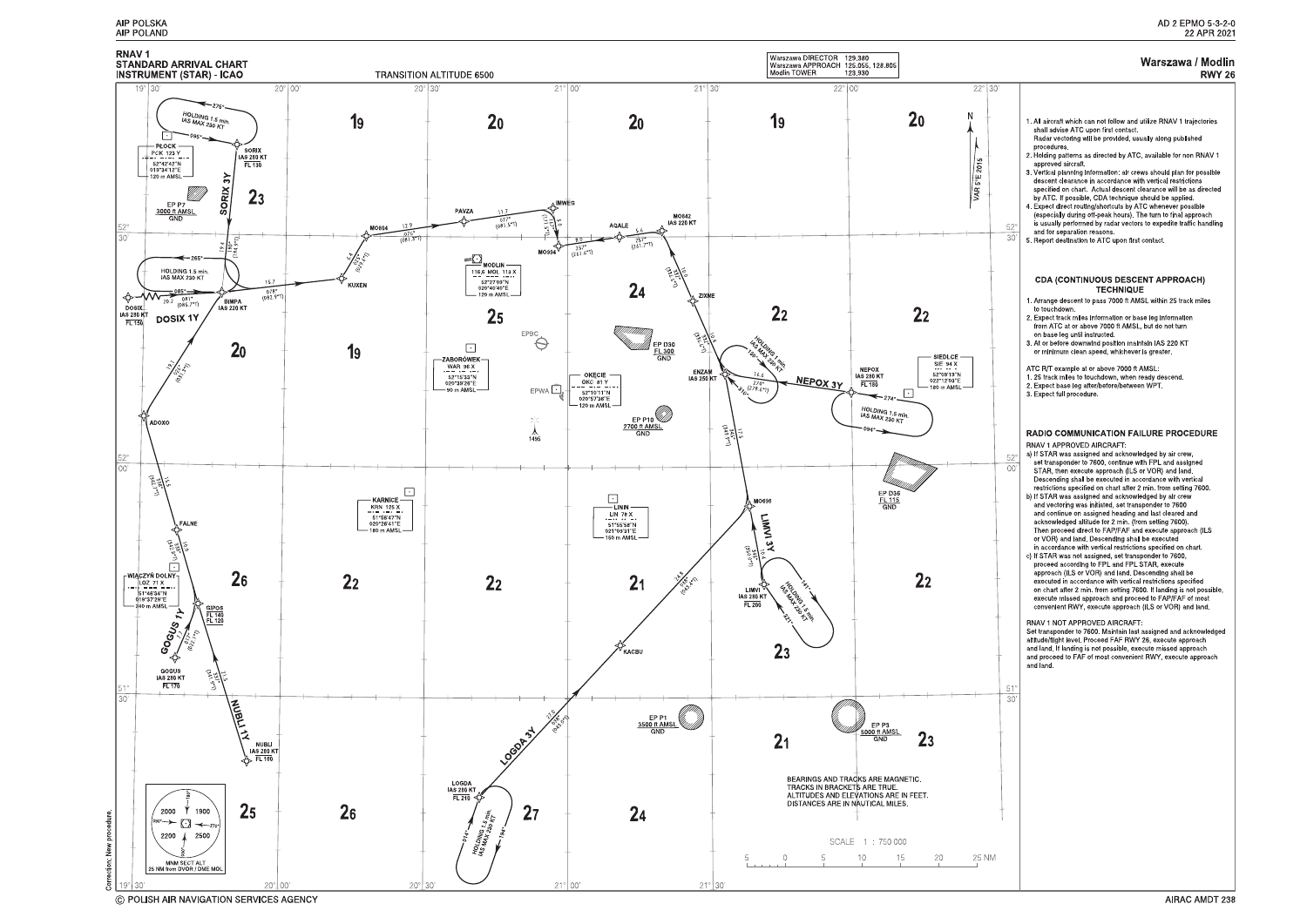#### **RNAV 1 STANDARD ARRIVAL CHART INSTRUMENT (STAR) - ICAO**

| <b>SEQUENCE</b><br><b>NUMBER</b> | <b>PATH</b><br>TERMINATOR | <b>WAYPOINT</b><br><b>IDENTIFIER</b> | <b>COURSE / TRACK</b><br>$^{\circ}$ M $^{\circ}$ T) | <b>DISTANCE</b><br>(NM) | <b>ALTITUDE</b>          | <b>SPEED</b><br>(kt) | <b>NAV SPEC</b>   |
|----------------------------------|---------------------------|--------------------------------------|-----------------------------------------------------|-------------------------|--------------------------|----------------------|-------------------|
| 001                              | IF                        | <b>SORIX</b>                         |                                                     |                         | -FL130                   | $-280$               | RNAV <sub>1</sub> |
| 002                              | TF                        | <b>BIMPA</b>                         | 180 (184.9)                                         | 19.35                   | -                        | $-220$               | RNAV <sub>1</sub> |
| 003                              | TF                        | KUXEN                                | 078 (082.9)                                         | 15.70                   | ۰                        |                      | RNAV <sub>1</sub> |
| 004                              | TF                        | MO804                                | 025 (029.6)                                         | 6.41                    | $\overline{\phantom{a}}$ |                      | RNAV <sub>1</sub> |
| 005                              | TF                        | <b>PAVZA</b>                         | 076 (081.3)                                         | 12.86                   | ۰                        |                      | RNAV <sub>1</sub> |
| 006                              | TF                        | <b>IMWEG</b>                         | 077 (081.5)                                         | 11.72                   |                          |                      | RNAV <sub>1</sub> |
| 007                              | TF                        | MO994                                | 167 (171.5)                                         | 4.99                    | $\overline{\phantom{a}}$ |                      | RNAV <sub>1</sub> |

### **DOSIX 1Y**

| <b>SEQUENCE</b><br><b>NUMBER</b> | <b>PATH</b><br><b>TERMINATOR</b> | <b>WAYPOINT</b><br><b>IDENTIFIER</b> | <b>COURSE / TRACK</b><br>°M (°T) | <b>DISTANCE</b><br>(NM)  | <b>ALTITUDE</b> | <b>SPEED</b><br>(kt) | <b>NAV SPEC</b>   |
|----------------------------------|----------------------------------|--------------------------------------|----------------------------------|--------------------------|-----------------|----------------------|-------------------|
| 001                              | IF                               | <b>DOSIX</b>                         | $\overline{\phantom{a}}$         | $\overline{\phantom{a}}$ | -FL150          | $-280$               | RNAV <sub>1</sub> |
| 002                              | TF                               | <b>BIMPA</b>                         | 081 (085.7)                      | 20.19                    | ۰               | $-220$               | RNAV <sub>1</sub> |
| 003                              | TF                               | <b>KUXEN</b>                         | 078 (082.9)                      | 15.70                    | ۰               |                      | RNAV <sub>1</sub> |
| 004                              | TF                               | MO804                                | 025 (029.6)                      | 6.41                     | ۰               |                      | RNAV <sub>1</sub> |
| 005                              | TF                               | <b>PAVZA</b>                         | 076 (081.3)                      | 12.86                    |                 |                      | RNAV <sub>1</sub> |
| 006                              | TF                               | <b>IMWEG</b>                         | 077 (081.5)                      | 11.72                    | ۰               |                      | RNAV <sub>1</sub> |
| 007                              | TF                               | MO994                                | 167 (171.5)                      | 4.99                     |                 |                      | RNAV <sub>1</sub> |

## **GOGUS 1Y**

| <b>SEQUENCE</b><br><b>NUMBER</b> | <b>PATH</b><br><b>TERMINATOR</b> | <b>WAYPOINT</b><br><b>IDENTIFIER</b> | <b>COURSE / TRACK</b><br>$^{\circ}$ M $^{\circ}$ T) | <b>DISTANCE</b><br>(NM) | <b>ALTITUDE</b>          | <b>SPEED</b><br>(kt)     | <b>NAV SPEC</b>   |
|----------------------------------|----------------------------------|--------------------------------------|-----------------------------------------------------|-------------------------|--------------------------|--------------------------|-------------------|
| 001                              | IF                               | <b>GOGUS</b>                         |                                                     |                         | $-FL170$                 | $-280$                   | RNAV <sub>1</sub> |
| 002                              | TF                               | <b>GIPOS</b>                         | 017 (022.1)                                         | 7.67                    | $-FL140$<br>+FL120       |                          | RNAV <sub>1</sub> |
| 003                              | TF                               | <b>FALNE</b>                         | 338 (342.8)                                         | 10.00                   | ٠                        | $\overline{\phantom{a}}$ | RNAV <sub>1</sub> |
| 004                              | TF                               | <b>ADOXO</b>                         | 338 (342.7)                                         | 15.46                   |                          |                          | RNAV <sub>1</sub> |
| 005                              | TF                               | <b>BIMPA</b>                         | 026 (031.3)                                         | 19.05                   |                          | $-220$                   | RNAV <sub>1</sub> |
| 006                              | TF                               | <b>KUXEN</b>                         | 078 (082.9)                                         | 15.70                   | ٠                        | $\overline{\phantom{a}}$ | RNAV <sub>1</sub> |
| 007                              | TF                               | MO804                                | 025 (029.6)                                         | 6.41                    | ٠                        | $\overline{\phantom{a}}$ | RNAV <sub>1</sub> |
| 008                              | TF                               | <b>PAVZA</b>                         | 076 (081.3)                                         | 12.86                   | $\overline{\phantom{0}}$ | $\overline{\phantom{a}}$ | RNAV <sub>1</sub> |
| 009                              | TF                               | <b>IMWEG</b>                         | 077 (081.5)                                         | 11.72                   | $\overline{\phantom{0}}$ | $\blacksquare$           | RNAV <sub>1</sub> |
| 010                              | <b>TF</b>                        | MO994                                | 167 (171.5)                                         | 4.99                    | $\overline{\phantom{0}}$ | $\overline{\phantom{a}}$ | RNAV <sub>1</sub> |

#### **WARSZAWA/Modlin RWY 26**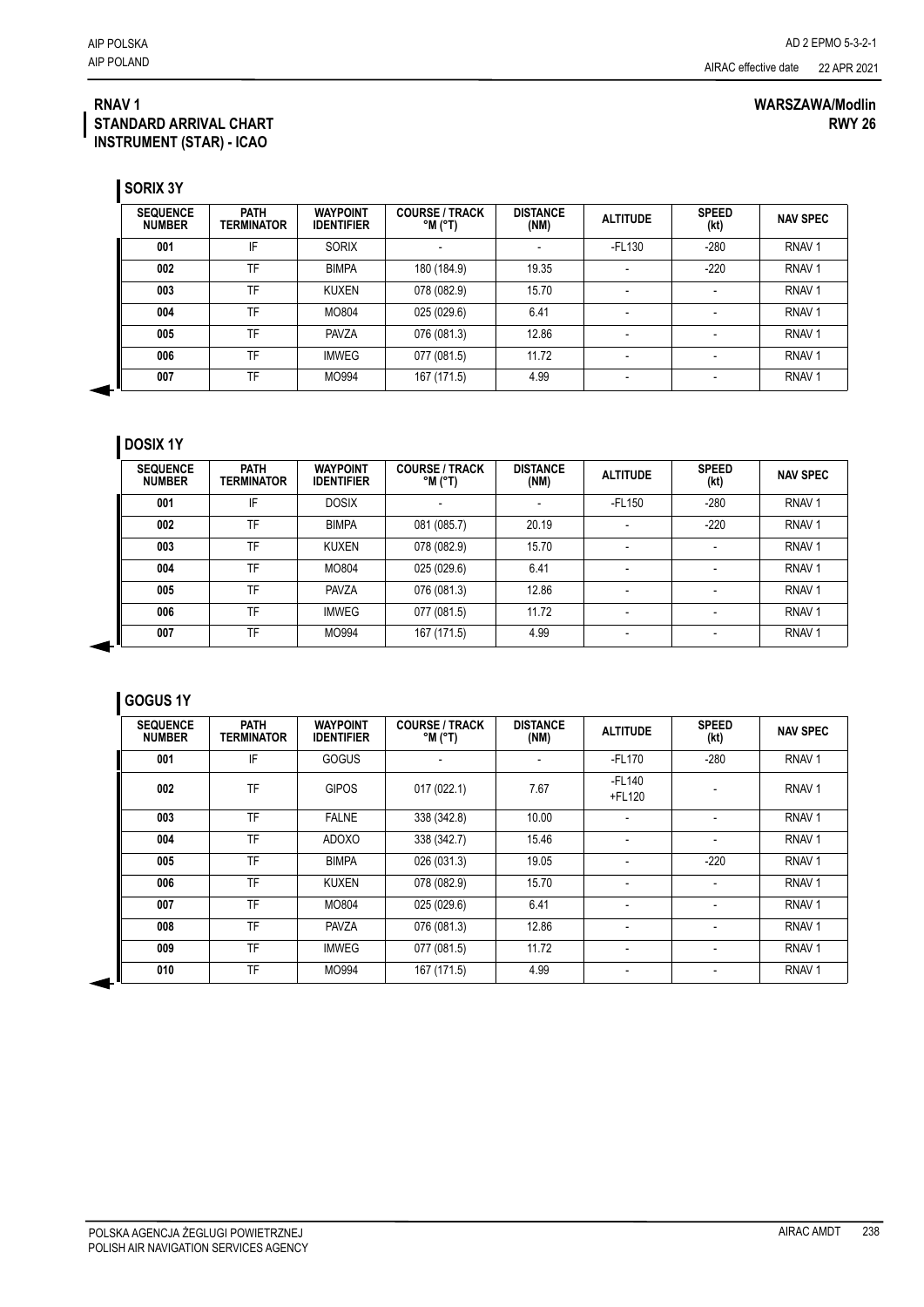### **NUBLI 1Y**

| <b>SEQUENCE</b><br><b>NUMBER</b> | <b>PATH</b><br><b>TERMINATOR</b> | <b>WAYPOINT</b><br><b>IDENTIFIER</b> | <b>COURSE / TRACK</b><br>$^{\circ}$ M ( $^{\circ}$ T) | <b>DISTANCE</b><br>(NM) | <b>ALTITUDE</b>          | <b>SPEED</b><br>(kt)     | <b>NAV SPEC</b>   |
|----------------------------------|----------------------------------|--------------------------------------|-------------------------------------------------------|-------------------------|--------------------------|--------------------------|-------------------|
| 001                              | IF                               | <b>NUBLI</b>                         | $\blacksquare$                                        |                         | $-FL160$                 | $-280$                   | RNAV <sub>1</sub> |
| 002                              | TF                               | <b>GIPOS</b>                         | 337 (341.9)                                           | 21.47                   | $-FL140$<br>+FL120       |                          | RNAV <sub>1</sub> |
| 003                              | <b>TF</b>                        | <b>FALNE</b>                         | 338 (342.8)                                           | 10.00                   | $\overline{\phantom{a}}$ |                          | RNAV <sub>1</sub> |
| 004                              | <b>TF</b>                        | <b>ADOXO</b>                         | 338 (342.7)                                           | 15.46                   | $\overline{\phantom{a}}$ |                          | RNAV <sub>1</sub> |
| 005                              | TF                               | <b>BIMPA</b>                         | 026 (031.3)                                           | 19.05                   | $\overline{\phantom{a}}$ | $-220$                   | RNAV <sub>1</sub> |
| 006                              | TF                               | <b>KUXEN</b>                         | 078 (082.9)                                           | 15.70                   | $\overline{\phantom{a}}$ | $\overline{\phantom{a}}$ | RNAV <sub>1</sub> |
| 007                              | TF                               | MO804                                | 025 (029.6)                                           | 6.41                    | $\overline{\phantom{a}}$ | $\overline{\phantom{a}}$ | RNAV <sub>1</sub> |
| 008                              | TF                               | <b>PAVZA</b>                         | 076 (081.3)                                           | 12.86                   | $\overline{\phantom{0}}$ |                          | RNAV <sub>1</sub> |
| 009                              | <b>TF</b>                        | <b>IMWEG</b>                         | 077 (081.5)                                           | 11.72                   | $\overline{\phantom{0}}$ |                          | RNAV <sub>1</sub> |
| 010                              | TF                               | MO994                                | 167 (171.5)                                           | 4.99                    |                          |                          | RNAV <sub>1</sub> |

# **LOGDA 3Y**

| <b>SEQUENCE</b><br><b>NUMBER</b> | <b>PATH</b><br>TERMINATOR | <b>WAYPOINT</b><br><b>IDENTIFIER</b> | <b>COURSE / TRACK</b><br>$^{\circ}$ M $^{\circ}$ T) | <b>DISTANCE</b><br>(NM) | <b>ALTITUDE</b>          | <b>SPEED</b><br>(kt) | <b>NAV SPEC</b>   |
|----------------------------------|---------------------------|--------------------------------------|-----------------------------------------------------|-------------------------|--------------------------|----------------------|-------------------|
| 001                              | IF                        | <b>LOGDA</b>                         | $\overline{\phantom{0}}$                            |                         | $-FL210$                 | $-280$               | RNAV <sub>1</sub> |
| 002                              | TF                        | <b>KACBU</b>                         | 038 (043.0)                                         | 27.00                   | $\overline{a}$           |                      | RNAV <sub>1</sub> |
| 003                              | TF                        | MO696                                | 038 (043.4)                                         | 24.76                   | $\blacksquare$           |                      | RNAV <sub>1</sub> |
| 004                              | TF                        | ENZAM                                | 345 (349.9)                                         | 17.49                   |                          | $-250$               | RNAV <sub>1</sub> |
| 005                              | TF                        | <b>ZIXNE</b>                         | 332 (336.6)                                         | 10.42                   | $\overline{\phantom{a}}$ |                      | RNAV <sub>1</sub> |
| 006                              | TF                        | MO842                                | 332 (336.6)                                         | 10.00                   | $\overline{\phantom{0}}$ | $-220$               | RNAV <sub>1</sub> |
| 007                              | TF                        | AQALE                                | 257 (261.7)                                         | 5.61                    |                          |                      | RNAV <sub>1</sub> |
| 008                              | TF                        | MO994                                | 257 (261.6)                                         | 8.00                    | $\blacksquare$           |                      | RNAV <sub>1</sub> |

## **LIMVI 3Y**

| <b>SEQUENCE</b><br><b>NUMBER</b> | <b>PATH</b><br><b>TERMINATOR</b> | <b>WAYPOINT</b><br><b>IDENTIFIER</b> | <b>COURSE / TRACK</b><br>$^{\circ}$ M $^{\circ}$ T) | <b>DISTANCE</b><br>(NM) | <b>ALTITUDE</b>          | <b>SPEED</b><br>(kt) | <b>NAV SPEC</b>   |
|----------------------------------|----------------------------------|--------------------------------------|-----------------------------------------------------|-------------------------|--------------------------|----------------------|-------------------|
| 001                              | IF                               | LIMVI                                |                                                     |                         | -FL200                   | $-280$               | RNAV <sub>1</sub> |
| 002                              | TF                               | MO696                                | 345 (350.0)                                         | 10.35                   |                          |                      | RNAV <sub>1</sub> |
| 003                              | TF                               | ENZAM                                | 345 (349.9)                                         | 17.49                   | $\overline{\phantom{0}}$ | $-250$               | RNAV <sub>1</sub> |
| 004                              | TF                               | <b>ZIXNE</b>                         | 332 (336.6)                                         | 10.42                   |                          |                      | RNAV <sub>1</sub> |
| 005                              | TF                               | MO842                                | 332 (336.6)                                         | 10.00                   |                          | $-220$               | RNAV <sub>1</sub> |
| 006                              | TF                               | AQALE                                | 257 (261.7)                                         | 5.61                    | $\overline{\phantom{a}}$ |                      | RNAV <sub>1</sub> |
| 007                              | TF                               | MO994                                | 257 (261.6)                                         | 8.00                    |                          |                      | RNAV <sub>1</sub> |

#### **NEPOX 3Y**

| <b>SEQUENCE</b><br><b>NUMBER</b> | <b>PATH</b><br><b>TERMINATOR</b> | <b>WAYPOINT</b><br><b>IDENTIFIER</b> | <b>COURSE / TRACK</b><br>$^{\circ}$ M $^{\circ}$ T) | <b>DISTANCE</b><br>(NM)  | <b>ALTITUDE</b>          | <b>SPEED</b><br>(kt) | <b>NAV SPEC</b>   |
|----------------------------------|----------------------------------|--------------------------------------|-----------------------------------------------------|--------------------------|--------------------------|----------------------|-------------------|
| 001                              | IF                               | <b>NEPOX</b>                         |                                                     | $\overline{\phantom{a}}$ | -FL180                   | $-280$               | RNAV <sub>1</sub> |
| 002                              | TF                               | ENZAM                                | 274 (278.6)                                         | 16.61                    | $\overline{\phantom{0}}$ | $-250$               | RNAV <sub>1</sub> |
| 003                              | TF                               | <b>ZIXNE</b>                         | 332 (336.6)                                         | 10.42                    | $\overline{\phantom{a}}$ |                      | RNAV <sub>1</sub> |
| 004                              | TF                               | MO842                                | 332 (336.6)                                         | 10.00                    | $\overline{\phantom{a}}$ | $-220$               | RNAV <sub>1</sub> |
| 005                              | TF                               | AQALE                                | 257 (261.7)                                         | 5.61                     | $\overline{\phantom{a}}$ |                      | RNAV <sub>1</sub> |
| 006                              | <b>TF</b>                        | MO994                                | 257 (261.6)                                         | 8.00                     | $\overline{\phantom{0}}$ |                      | RNAV <sub>1</sub> |